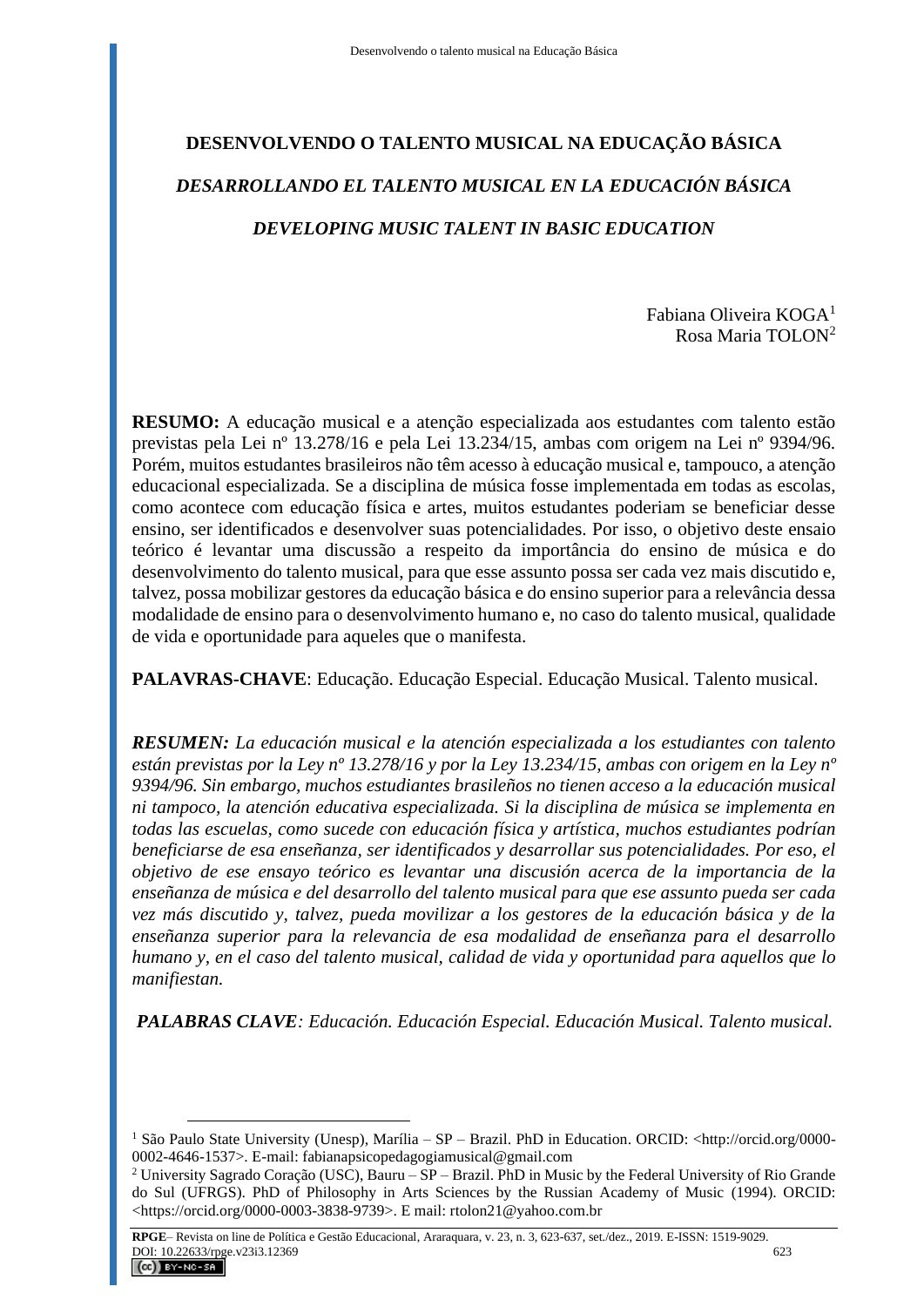*ABSTRACT: Music education and the specialized attention to the talented students are provided by the Law 13.278/16 and Law 13.234/15, both stemming from the Law 9394/96. However, many Brazilian students have no access to music education, neither a specialized educational service. If the music subject were implemented in all schools, as happens with physical education and arts, many students could benefit from this teaching, be identified and develop their potentialities. That is why this theoretical essay aims to discuss about music teaching and the development of music talent, so this subject can be increasingly discussed and, perhaps, can mobilize managers of basic and higher education for the relevance of this modality of education for human development and, in the case of musical talent, quality of life and opportunity for those who manifest it.*

*KEYWORDS: Education. Special Education. Music Education. Music talent.*

### **Introduction**

The Brazilian Legislation considers students with high abilities or gifted public target of Special Education as set forth in Law nº 9394/96. Specifically, Art. 59 - A, which was included by Law 13.234/15, ensures that

> [the] government should institute a national register of students with high skills or giftedness enrolled in basic education and higher education, in order to foster the implementation of public policies aimed at the full development of the potential of this student (BRASIL, 1996).<sup>3</sup>

In the sole paragraph of Art. 59 - A, the legislation guarantees the early identification of students with high abilities or giftedness and, for its attendance, counts on the Art. 60, sole paragraph of the Law of Guidelines and Bases (LDB, Portuguese initials) of Education, whose wording was made from Law nº 12.796/13 which

> [the] public authorities will adopt, as a preferred alternative, the expansion of care for students with disabilities, global developmental disorders and high skills or giftedness in the regular public-school system, regardless of the support to the institutions provided for in this article (BRASIL, 1996).<sup>4</sup>

At the time of this writing, the Ministry of Education, through public consultation, has been discussing changes and reformulations regarding the National Policy for Special Education. Even in the face of changes and alterations, students with high skills or giftedness

<sup>3</sup> [o] poder público deverá instituir cadastro nacional de alunos com altas habilidades ou superdotação matriculados na educação básica e na educação superior, a fim de fomentar a execução de políticas públicas destinadas ao desenvolvimento pleno das potencialidades desse alunado (BRASIL, 1996).

<sup>4</sup> [o] poder público adotará, como alternativa preferencial, a ampliação do atendimento aos educandos com deficiência, transtornos globais do desenvolvimento e altas habilidades ou superdotação na própria rede pública regular de ensino, independentemente do apoio às instituições previstas neste artigo (BRASIL, 1996).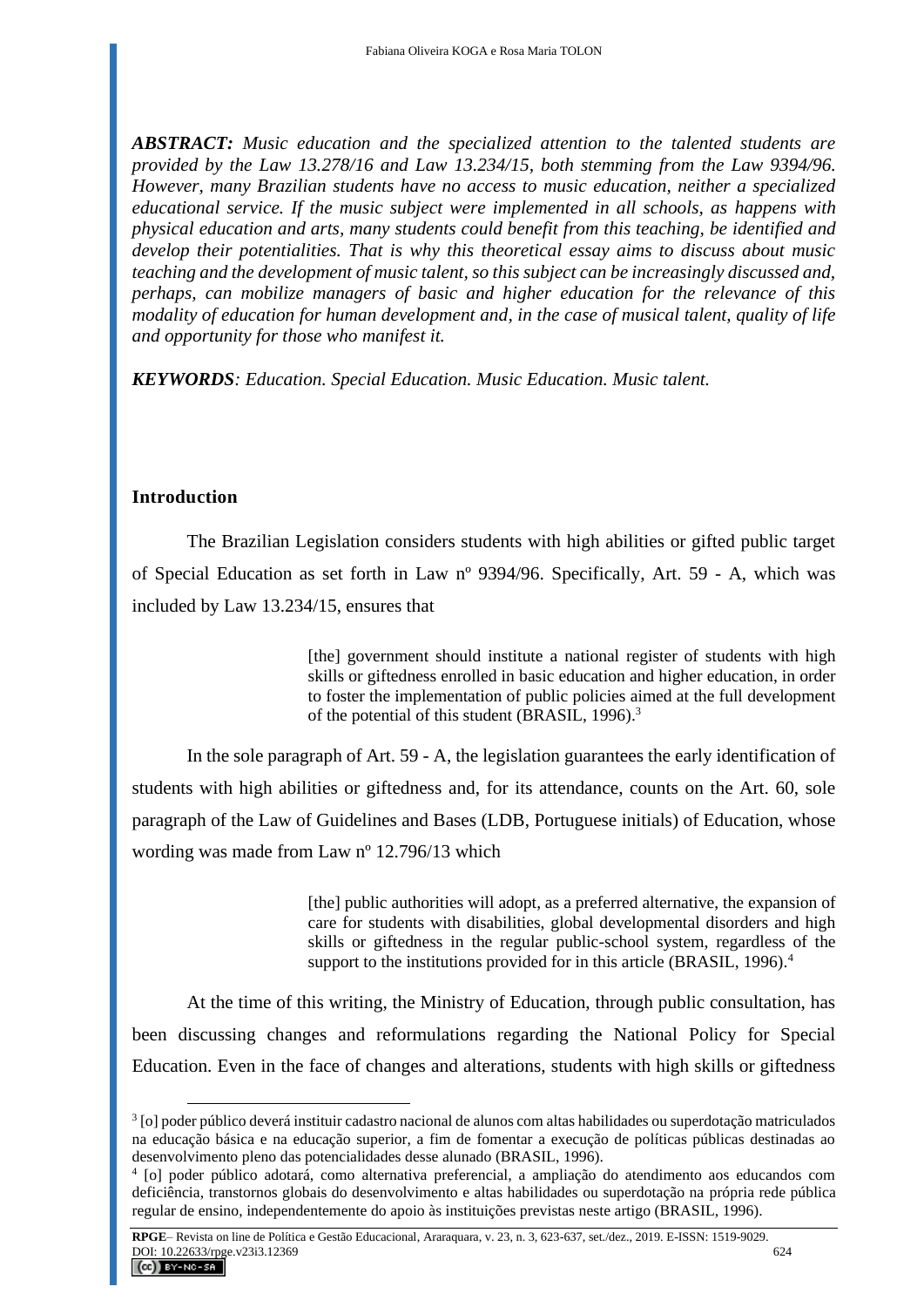continue to compose the public of special education, including, in case of approval of the law, the inclusion of early students<sup>5</sup>.

Among the students with high skills or giftedness, and even early ones, are those considered talented in the field of music. For this reason, just like students with high skills or giftedness in academic fields, students in creative-productive arts need tracking to identify, evaluate and provide an educational response to develop.

In Brazil, the legislation includes the teaching of music. This guarantee is provided for in Art. 26 § 6 of Law 9394/96 with wording given by Law nº 13.278/16 that "[the] visual arts, dance, music and theater are the languages that will constitute the curricular component of that deals with paragraph 2 of this article" (BRASIL, 1996). Referring to article 2 "Art teaching, especially in its regional expressions, will be a compulsory component of basic education" (BRASIL, 1996).

Although LDB treats artistic languages as mandatory, there is a problem in interpreting the law. According to Amanto (2006), visual arts professionals have always been the majority in Brazilian Basic Education, a remnant that can be considered historical. Another problem is that the law does not make explicit the specific training of teachers emphasizing polyvalence in the arts, even though it is not explicit in the writing of the law. Still Fonterrada (2008) argues that the 30 years without music education caused the departure of the meaning and importance that this discipline contemplates as the contribution to the human formation of students.

Art education is compulsory as well as educational attention to students with talent under Brazilian law. Although art is a discipline in law, in practice, in many schools, it is reduced to setting up activities for Mother's Day, Fathers, Parties, and Graduation artistic endings at the end of the school year or restricted to the visual and plastic arts.

If music education were implemented in all elementary schools as well as all artistic languages, many talented students and their peers could be developing to their full potential. However, this is not an easy task because it will require government investment to train specialist teachers, curriculum changes to include the music discipline in order to develop musical potentialities and resources such as appropriate rooms, instruments and other needs that enable the discipline of music education. It would be something similar to physical education discipline. How many physical educators did not identify children with sports talent and referred them to specialized centers? These teachers discovered the potential of their talented

<sup>&</sup>lt;sup>5</sup> Are considered precocious children those with accelerated development and rapid internalization of knowledge compared with their age peers (TERRASSIER, 2011).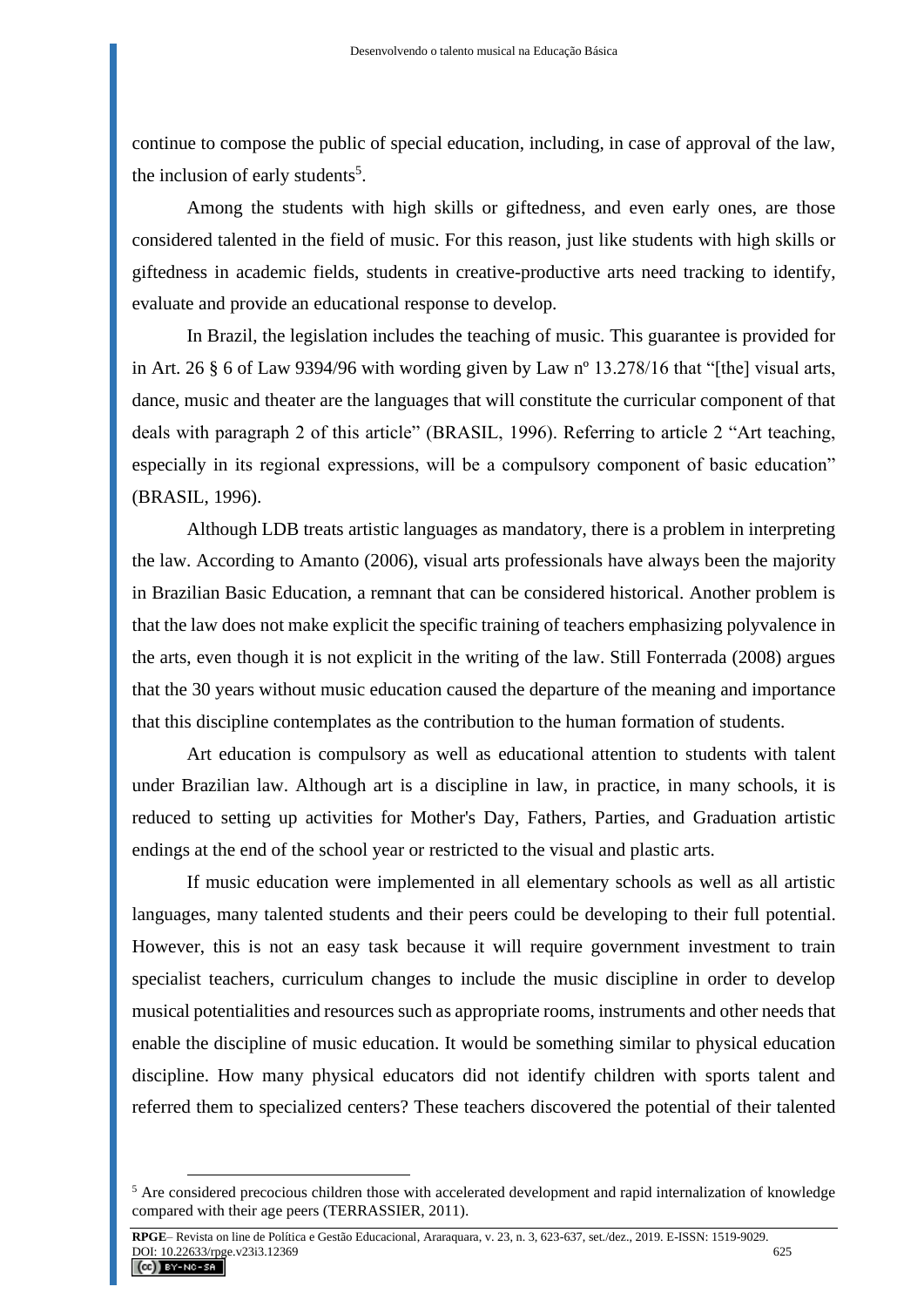students at the time of PE. The activities provided by the discipline allowed them to be tracked in some way. How many talents could the music discipline help develop?

In this perspective, how much are the Brazilian government and the school community interested in investing in human formation through music? What is the space that musical talent occupies in school and in society? Is developing people's talent important to Brazilian society? Does the Brazilian school also have as purpose, to develop the artistic capacities and potentialities, as well as the academic ones? And what would be the place of musical and artistic capacities and potentialities in the Basic Education curriculum and in the Pedagogical Political Plans? Should we think of music education and talent even in times of crisis?

#### **Development**

Although there is a law that guarantees the teaching of music in elementary schools, such teaching is not effective and common to school environments throughout Brazil. Each region has variations regarding this type of education, which can be considered contradictory, as in the case of the State of São Paulo, for example. The guidance contained in the curriculum makes it clear that music teaching should take place from the 6th to the 3rd year of high school, in the public-school system. However, in private schools, in practice, this teaching is in the period from kindergarten to elementary school, early years, as a compulsory subject. However, changes are taking place in high school, at the time of writing this article, so it is not possible to conclude how Music Education will be facing this restructuring.

Another problem, in addition to the mismatch between legislation and discipline in school practice is the dependence on public policies, economic and decision making by school administrations, Secretaries of Education and Teaching Directories so that music education can be effective (FONTERRADA, 2008). Without the support of these management and economic aid fronts, it is difficult to speak of an effective music teaching that considers musicalization not as an activity, but as a discipline in the curriculum.

Synchronization between legislation, curriculum, and the educational organization of states, cities, and funding would be critical because "there is a difference between music orientation and education" (GORDON, 2015, p. 07). Orientation usually occurs at the heart of family, friends, neighborhood, etc. That is, it is an informal orientation, which can be obtained without any systematization. Music Education, on the other hand, is based on a formal systematized structure based on concepts that aim to develop students' musical, creative and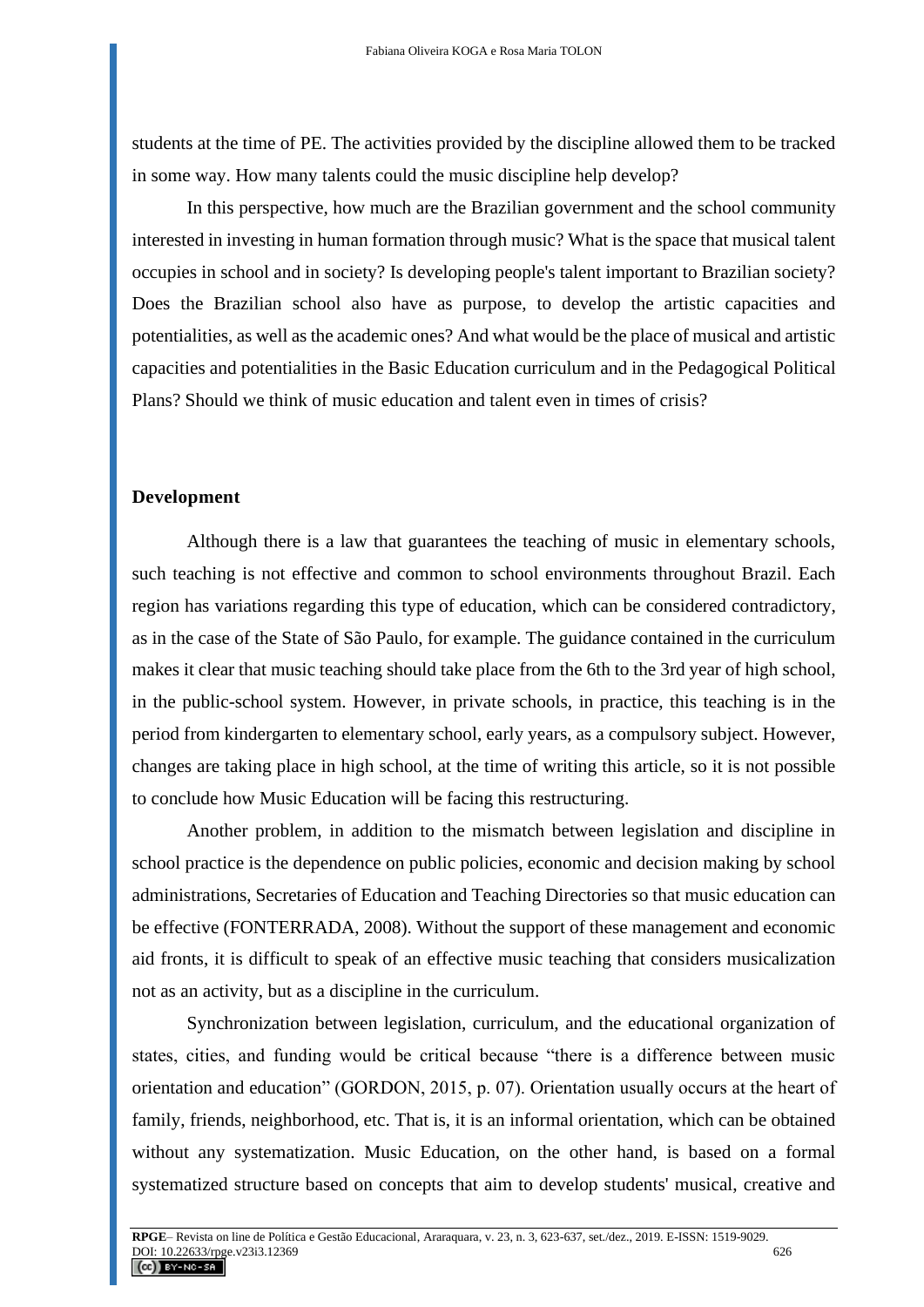affective musical skills. In addition, it is a discipline that requires appropriate structure and resources, such as classroom-grade musical instruments.

Brazil is still in the fight stage for a Musical Education for all (AMATO, 2006; FONTERRADA, 2008; PENNA, 2008; ILARI, 2013). This concern is not only focused on Brazil, but researchers from Latin America have been concerned with a Music Education for all (BATRES; GAINZA, 2015). In this context, another concern arises in relation to students with Musical talent, a public of Special Education, because the delay in the accomplishment of the music discipline leave out many students, among them those with talent.

> We are born with equal rights before the law, but that does not mean we are born equal. [...]Part of these differences lies in their potential for learning and understanding music. However, they all have an equal right to reach the maximum level of which they are musically capable (GORDON, 2000, p.  $63)$ <sup>6</sup>

Regarding people with musical talent, Renzulli (2016, p. 32) characterizes them as follows: "[...] some learners demonstrate remarkable performance or superior potential for academic, creative, leadership or artistic mastery when compared to their peers". This high performance may appear from preschool to universities, inside and outside formal educational centers. Depending on the talented subject's social relationships, available resources, possibilities for "engagement", "opportunities", "encouragement" from family and friends, and socio-emotional conditions, their development may be smooth and favorable or chaotic (RENZULLI, 2014; 2016). Musical talent without proper support for its development can cause great problems and even suffering for the subject who manifests it.

The manifestation of musical talent differs between people and is linked to the constitution of their personality (RUBINSTEIN, 1967). It will not reveal itself completely, but because it is ambiguous, it will manifest itself in different directions and perspectives. Musical talent, as well as deficiencies, "[...] very obviously depends on social conditions" for its development to occur (RUBINSTEIN, 1967, p. 714). Therefore, it is essential that public policies are directed to all people allowing greater access to those with social disadvantages and those affected by some special educational need. Therefore, it is necessary to reflect what are the characteristics or attributes that compose the musical talent as a construct? And, how can Music Education contribute to this special education audience from an inclusive perspective?

<sup>6</sup> Nascemos com direitos iguais perante a lei, mas isso não significa que nascemos iguais. [...] Parte dessas diferenças reside no seu potencial para aprender e compreender música. No entanto, todas têm igual direito a atingir o nível máximo de que são musicalmente capazes (GORDON, 2000, p. 63).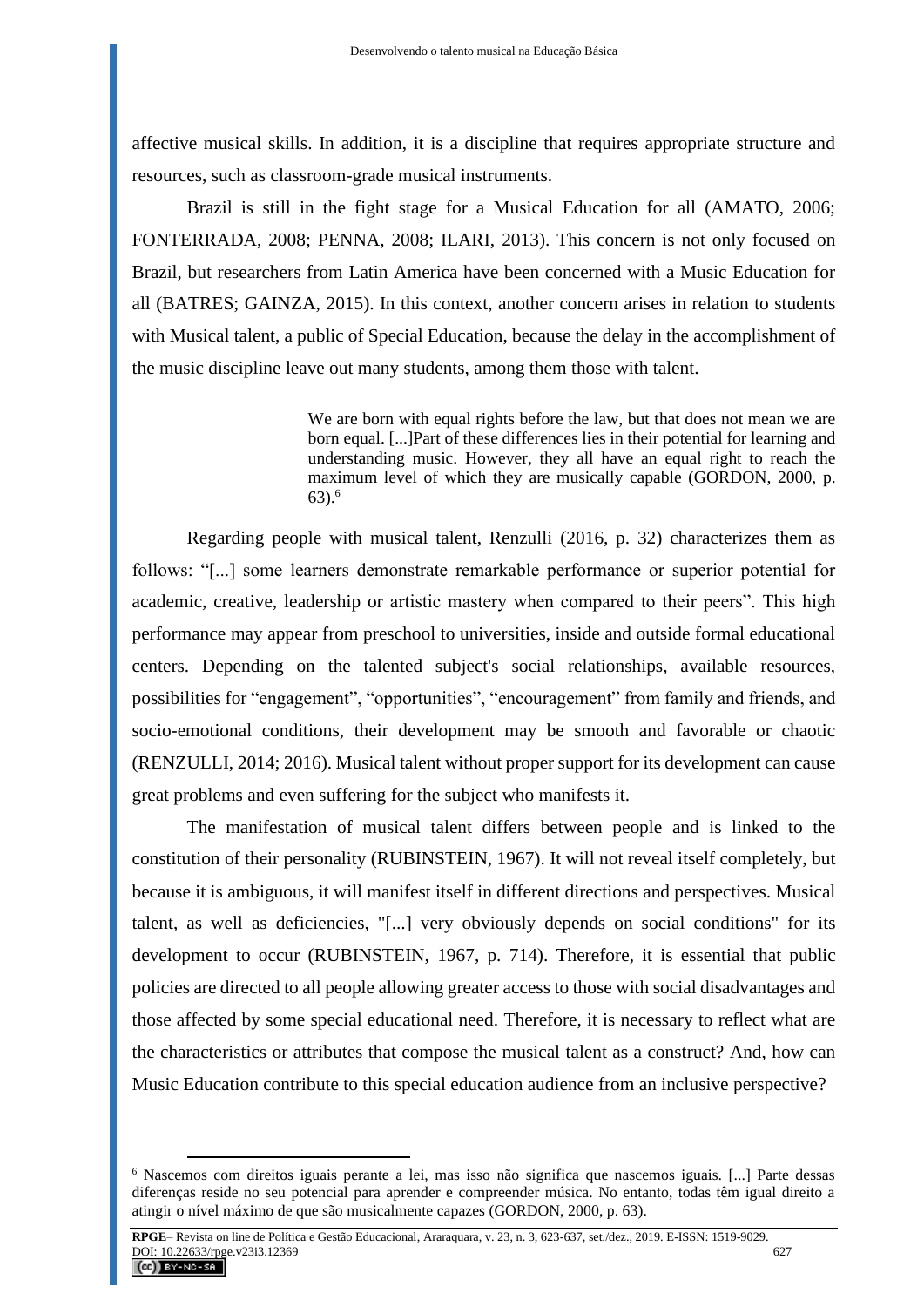Musical talent can manifest early in children when compared to other areas of human knowledge (GARDNER, 1993). Based on the theory of multiple intelligences, musical intelligence is characterized by the ability of a subject to learn musical elements, specifically the ability to discern core elements such as "pitch/melody", "rhythm" and "timbre" and, in the case of composers, the "creative and interpretive capacity" (GARDNER, 1993). To identify two paths would be possible, psychometric tests focusing on discerning pairs of sounds and rhythms, even those of creativity such as Torrance (1976) and observable practical activities (HAROUTOUNIAN, 2002).

For Winner (1996, p. 16), musical talent is composed of three characteristics: "precocity", "insistence on disentangling alone" and "thirst for knowledge". The "precocity" is the rapid progress that a child can present in a certain area of knowledge. They internalize knowledge before their peers because learning becomes easy. They are autonomous and seek for themselves what they need to know. The adult becomes a mediator/counselor at this time so that these children can have access to techniques and resources needed for their development. Finally, "the thirst for knowledge" is conceptualized by the author as "[the] favorable combination of an obsessive interest in a given domain and the ability to learn easily [...]" (WINNER, 1996, p. 17). From the author's perspective, performance allows us to identify these talented children whether they are performers or composers. The result of its production and the process also allow such observation and analysis.

For Teplov (1966) musical talent consists of "[...] a qualitatively original combination of skills that depend on the ability to successfully practice musical activities" (TEPLOV, 1966, p. 25, authors' translation<sup>7</sup>). For Teplov (1966) musical talent consists of "[...] a qualitatively original combination of skills that depend on the ability to successfully practice musical activities" (TEPLOV, 1966, p. 25). In this theoretical conception, six characteristics contribute to the identification. They are: "sense of height", "intensity", "time/duration" and "consonance/chords", as well as "musical memory" and "rhythmic sense".

Gordon (2000; 2015) theorizes that musical talent is composed of musical aptitude, which is defined as the "measure of a student's potential to learn music" (GORDON, 2000, p. 63). For the author one of the entryways to the musical universe is the ability to discern sounds and rhythms. He has developed a series of standardized tests for the full extent of basic education because, for him, music teaching and the practice of hearing (*audiation*) must begin early in the child's school life. There are subjects who, due to their economic, social conditions

<sup>&</sup>lt;sup>7</sup> "[...] combinaison qualitativement originale d'aptitudes dont dépend la possibilité de pratiquer avec succés l'activité musicale" (TEPLOV, 1966, p.25).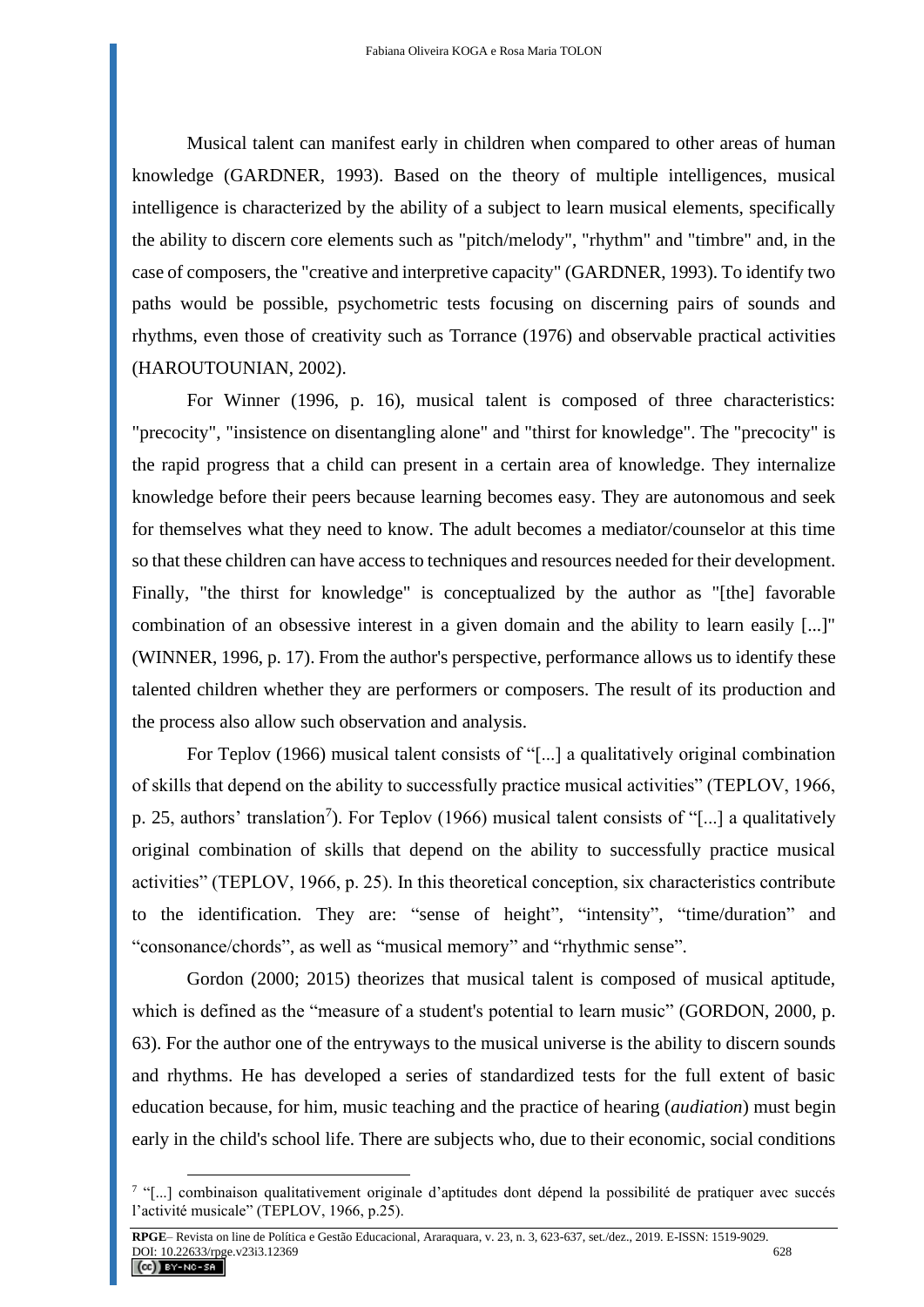and other impairments may present at different levels of aptitude, but if exposed to musical learning will have the chance to raise their level of aptitude (GORDON, 2000).

As a way of identifying and tracking the musical aptitude levels of children and young people, Gordon (2000; 2015) created tests based on the Psychophysical method of peer comparison. The obtained results designate the students who are above, the average or below and thus, in the face of the results it becomes possible to develop each student starting from the baseline of each one, that is, each student can be attended at measure of your musical educational need. Tests, in this case, are starting points for music educators to think about their curriculum plans.

Haroutounian (2002) defined musical talent as a spark that allows unleashing creative processes and those linked to performance. For her talent can be understood as "aptitude", "intelligence", "performance", "creativity" and as "giftedness", ie, for the author they could be considered almost as synonyms. The author discusses these terminological and conceptual possibilities due to the conflict that some of these terms can cause, especially when they are treated by the music field. For Haroutounian (2002) talent as a spark reflects the talented subject's aesthetic experience, musical memory, expressiveness in making music, and the ability to interact with sounds and rhythms by transmitting it to others, the public. For Haroutounian (2002), musical talent requires metaperception beyond the development of interpretation. The talented subject, for the author, would be the one who has the motivation to learn music and the desire to overcome the next challenge.

For Kirnarskaya (2004) the musical talent begins in the expressive ear, which, for the author, is configured in the ability to grasp and understand the sound or rhythmic event. Gradually the potential will be revealing and progressing for this, for Kirnarskaya (2004) the talented subject in composition and performance is the one who presents, besides the expressive ear, the rhythmic sense, analytical ear, architectural ear and the productive-musical ability.

According to Kirnarskaya (2004, p. 76),

The expressive ear is a psychological mechanism of perception and decoding of the content parameters of music, based on music's psycho-physiological properties – timbre and tempo, dynamics, articulation and accentuation – and also on the general direction and contour of melodic – rhythmic movement

Rhythmic sense, in Kirnarskaya's (2004) perspective, is the structural component of musical talent and connects with movement. Rhythm is the logical core of music and is responsible for organizing sounds in terms of metric units and rhythmic cells.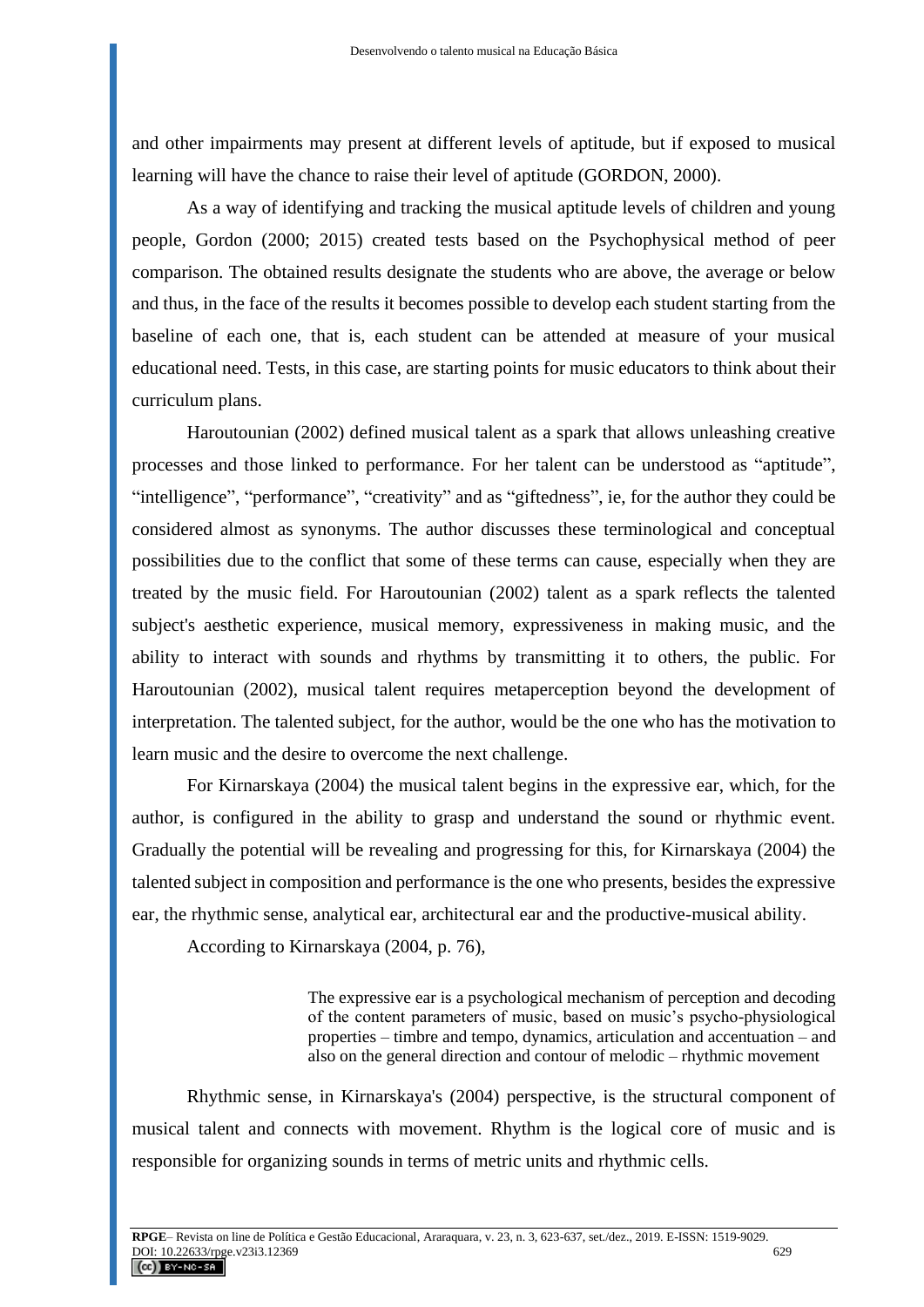The Analytical Ear, for Kirnarskaya (2004, p. 170), "[...] is the operational center of musical talent, responsible for the learning of a musical language".

The architectural ear and the productive-musical ability for Kirnarskaya (2004) are considered the internal logic of the control of musical elements, that is, musical consciousness. Through this ear associated with creativity, the talented subject becomes able to control musical elements by extracting from music what he has planned and wishes to accomplish. It is the conscious use of musical elements.

Figure 1 is an example of the definition of musical talent in Kirnarskaya's (2013) theoretical perspective.



**Figure 1** – Basic concepts for defining Musical Talent

By observing the diagram of Kirnarskaya (2013) it is possible to find as an indicator of musical talent intelligence characterizing the ability to learn the musical elements. As another indicator, the creativity (Giftedness) to compose, improvise and interpret the song. Finally, the motivation to get involved with music.

In short, for Renzulli (2014; 2018), the talented subject in different areas, such as music, will present "above average skill", "task engagement" and "creativity".

> Above-average ability includes both general (e.g. verbal and numerical reasoning, spatial relations, memory) and specific (e.g. chemistry, ballet, musical composition, experimental design) performance areas [...]. Commitment to the task represents a nonintellectual set of traits consistently found in productive creative individuals (e.g. perseverance, determination, willpower, positive energy) [...]. Creativity is that set of traits that

Source: Kirnarskaya (2013, p. 118).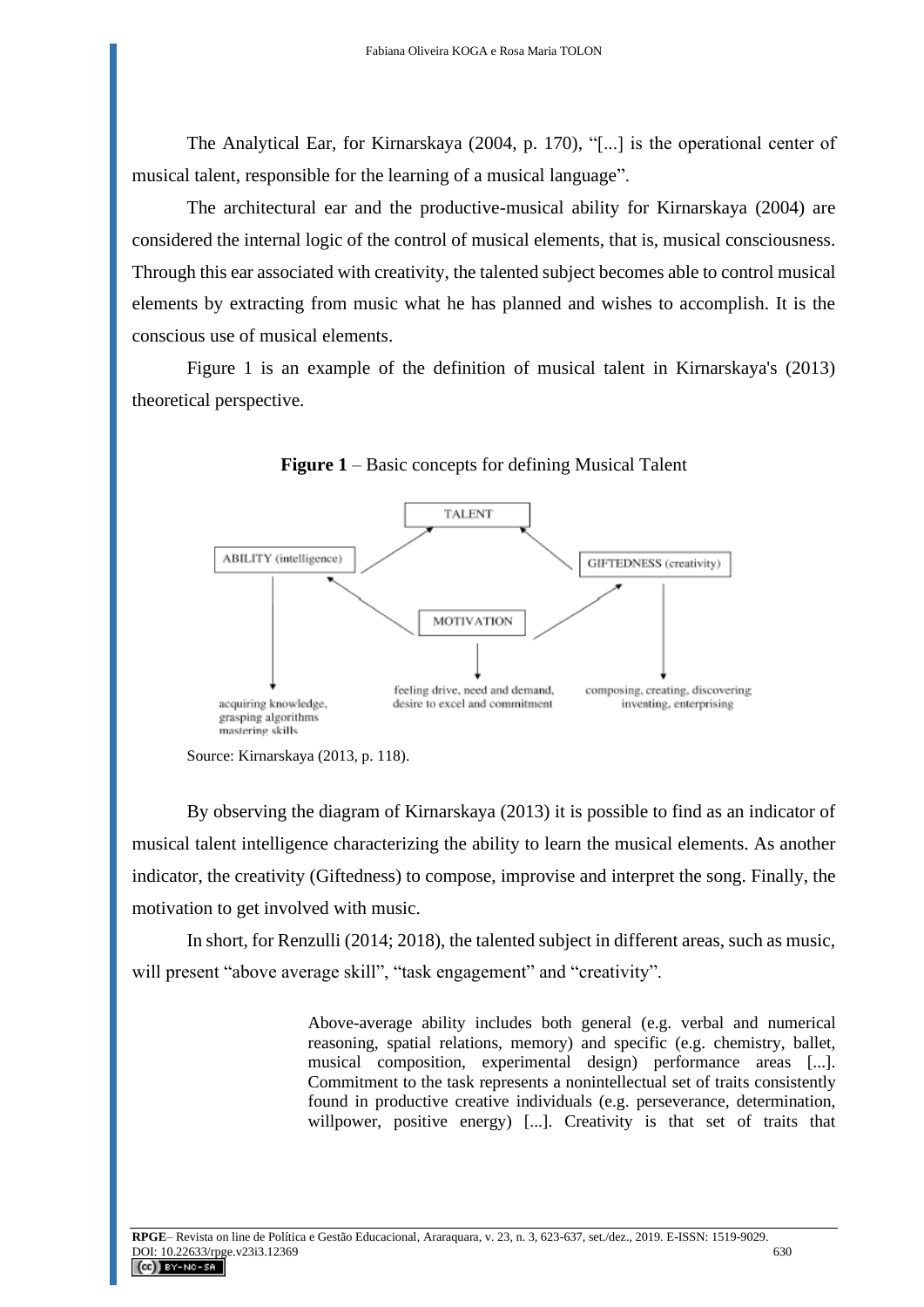encompasses curiosity, originality, inventiveness and a willingness to challenge convection and tradition (RENZULLI, 2018, p. 27).<sup>8</sup>

Knowing the properties and attributes that make up musical talent allows us to identify the phenomenon and understand it throughout its structure. In its complexity, musical talent can manifest itself in different ways and perspectives, moreover, it may not present itself completely, but gradually. There are children who may express their talent for music as a result of the presence of musicians in the family or among close friends. These can provide the necessary opportunity for the child to manifest his talent. There may be children and young people who are motivated and dedicated to making music. They will work hard and train for hours to achieve the desired result. However, there will be those who, for lack of education and opportunity, will not be able to express their talent for music. Therefore, knowing the construct and its attributes becomes something important for those who intend to act in the process of tracking and developing musical talent.

For Guenther (2012, p. 63) "finding and developing human potential as early as possible is part of the current context of hope in man, not in machines, to confront the problems of human life". In the case of music, therefore, to provide new aesthetic, interpretative, compositional and so on, it will be necessary to invest in talented subjects and provide them with critical elements to rethink the conditions imposed by the music market, that is, the dictatorship imposed by the media. Music education could contribute to the stimulation of critical thinking about artistic life and its consequences. Not only would the talented person benefit, but so would all the students.

In addition to the exploration that can occur around the talented person in music, for Solomon (1987), talented subjects resemble people with disabilities due to isolation situations arising from the misunderstanding and amazement they cause in people. Both generate a family demand that forces restructuring around them so that development demands and their needs can be met. In particular, it is worth highlighting the financial expenses and access to specialized professionals. Both family and school tend to feel lost and helpless when these people reach their families and later to school.

> We help the disabled in their quest for a better, more humane world; we must approach genius in the same spirit. Commiseration impedes the dignity of the disabled; Resentment is a parallel obstacle for people of enormous talent. Both

<sup>&</sup>lt;sup>8</sup> A habilidade acima da média inclui tanto as áreas de desempenho geral (por ex. raciocínio verbal e numérico, relações espaciais, memória) e específicas (por ex., química, balé, composição musical, design experimental) [...]. O comprometimento com a tarefa representa um conjunto não intelectivo de traços encontrados consistentemente em indivíduos criativos produtivos (por ex., perseverança, determinação, força de vontade, energia positiva) [...]. Criatividade é aquele conjunto de traços que engloba a curiosidade, originalidade, inventividade e uma disposição em desafiar a convecção e a tradição (RENZULLI, 2018, p. 27).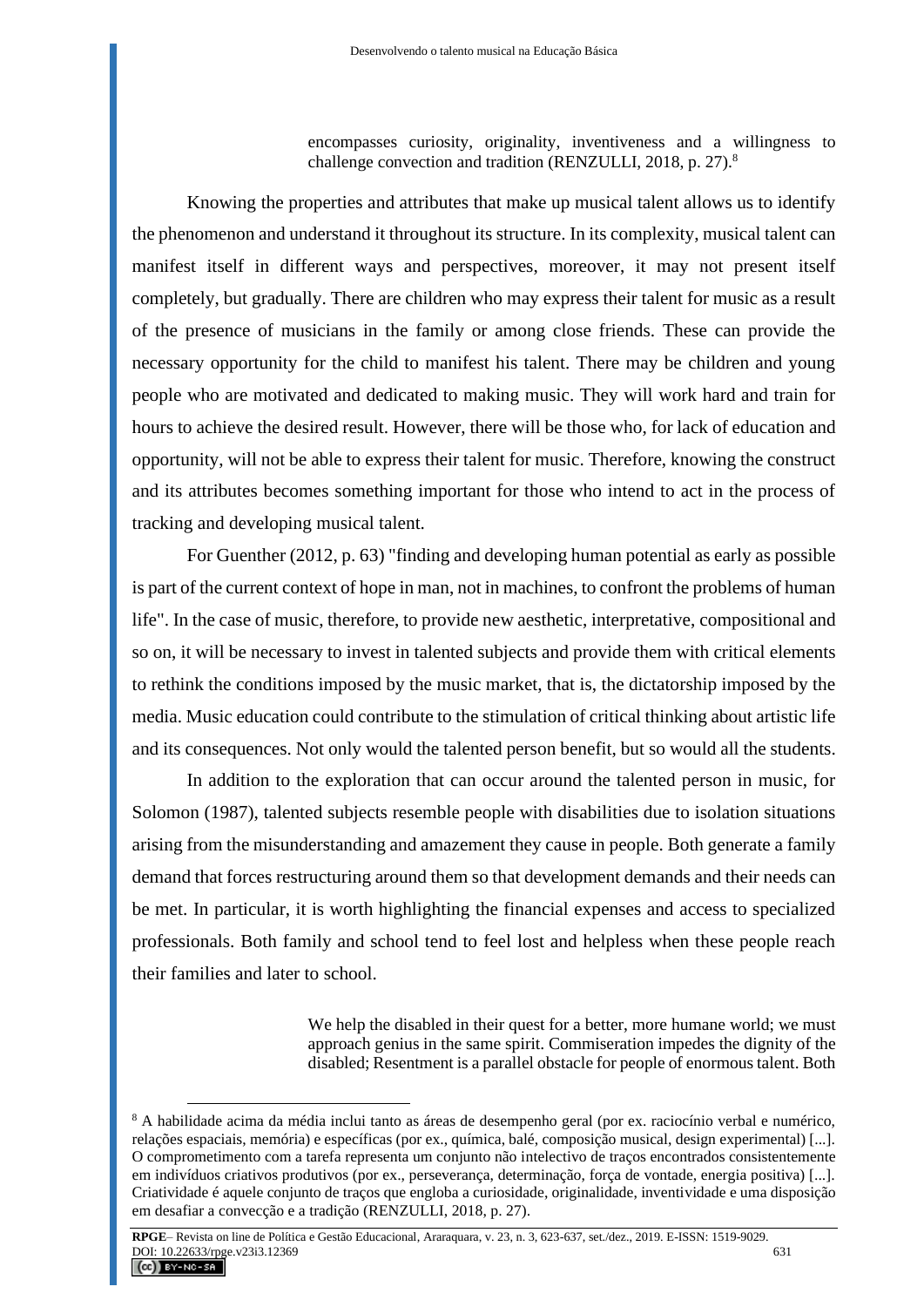commiseration and resentment are manifestations of our fear of people who are radically different from us (SOLOMON, 1987, p. 383).<sup>9</sup>

The talented subject is not entirely resolved in his or her abilities and potential. On the contrary, due to the "dyssynchrony" provoked by his talent, this person may present adaptive problems in collective environments such as family and school, besides generating a demand for his parents due to your interests and desire to learn or create. Generally being talented is not the problem, but the variables generated by talent. Therefore, these people are considered special education public due to the demand generated by talent (ILARI, 2013).

For all that was mentioned about the construct, the fact of talent, it is necessary to highlight the need for teacher training, which would be essential, but unfortunately, it has faced different problems, as discussed by Dorziat (2016). One is the lack of investment in initiatives aimed at teacher training (DORZIAT, 2016), including those for music education. In the case of music many courses have been closed or reformulated. Many universities can often be observed with a class model that does not respond to the demands of higher music education. Classes in music courses, such as the instrument class, are taught individually or in small groups, they differ from courses such as health, exact and even human courses, among others, including the very music department as unattractive financially to college managers. Most of the remaining music colleges are State and/or Federal. Some private institutions have chosen to reformulate the structure of the course or have closed their courses claiming lack of funds or low profitability on the part of these courses. In addition, the hiring of music educators in municipal, state and federal tenders is low compared to professionals trained in arts education. The legislation itself places a greater emphasis on the plastic arts than other artistic languages, such as music.

Given this, how can a teacher of the common room, or visual arts, or teacher of the performing arts, draw up a lesson plan in the field of music and vice versa? Also, if there are any talented students in music, how will you think about supplementary curriculum adaptation based on, for example, the Enrichment Model, or how will you refer the student to institutions or projects specializing in music education? How can they stimulate the student with musical talent in their own school or classroom from intra-school projects? Even if there is an uneducated music educator at school, how can you plan a music class from an inclusive perspective?

<sup>9</sup> [n]ós ajudamos os deficientes na busca de um mundo mais humano e melhor; devemos abordar a genialidade com o mesmo espírito. A comiseração impede a dignidade das pessoas deficientes; o ressentimento é um obstáculo paralelo para as pessoas de enorme talento. Tanto a comiseração quanto o ressentimento são manifestações de nosso medo de gente que é radicalmente diferente de nós (SOLOMON, 1987, p. 383).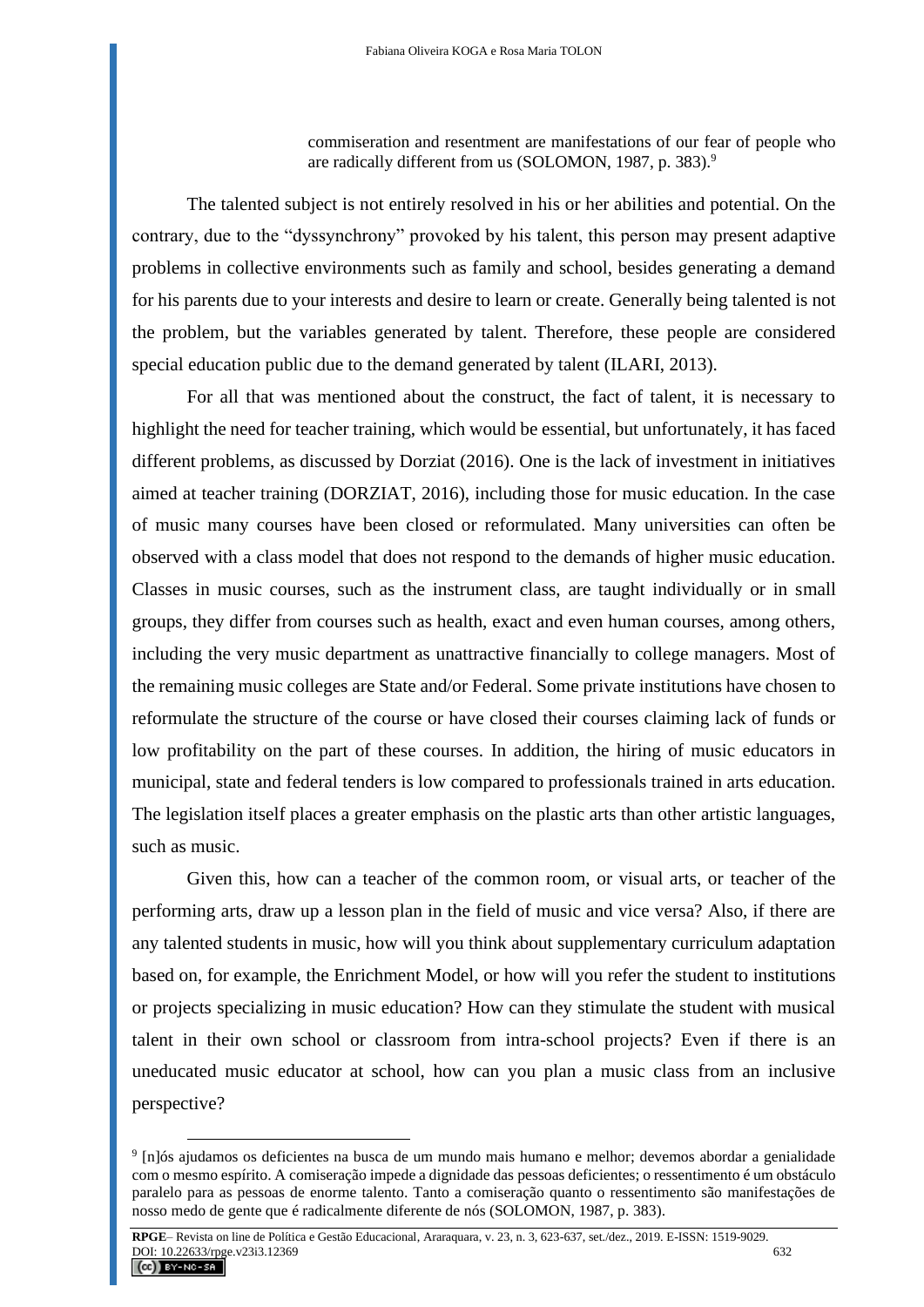Working with music education, talent and special education, as well as interdisciplinary, requires training from undergraduate to postgraduate levels. It will not be enough to know music, nor be trained only in Pedagogy or Psychology, or have specialization in special education and music education. The current music educator will need to be trained transversely and continuously.

> Therefore, opting for different policies in teacher education means thinking them differently, radically questioning Education, in order to grasp it in its essence, as an issue that belongs to the school, but involves beyond it (DORZIAT, 2016, p. 85).<sup>10</sup>

Children, year by year, are coming different and bringing to school specific demands and educational needs. Therefore, the education of musicians and teachers in music education needs to be better thought out by legislators, specifically by representatives of the Ministry of Education. As long as music is seen as entertainment and a resource for parties and school events, and while music lessons are conducted by untrained people, including in special education, talented students and their peers will be marginalized from the benefits of music education.

Thinking Brazil, the school, for many Brazilians, has been the only point of access to culture and development, precisely because basic education is compulsory. It is not advocating an exclusive music education for talented students, but an education that, as a starting point, allows the development of musical talent for all Brazilian students who are in public and private basic education.

### **Final considerations**

Music education in Brazil is still on the fringes of the curriculum and reality of many public and private schools. Universities and colleges with the music course have closed or restructured their activities due to financial reasons and little demand from students, something that may be related to the little stimulus that is offered to music studies regarding vocational training and artistic career, actually in Brazil.

Since Heitor Villa Lobos, schools in Brazil have been gradually moving away from the discipline of music education. The misconception that a professional trained in arts education

<sup>10</sup> Portanto, a opção por políticas diferentes na formação de professores significa pensá-las de modo diferente, questionando radicalmente a Educação, para poder apreendê-la na sua essência, como uma questão que é da escola, mas que envolve para além dela (DORZIAT, 2016, p. 85).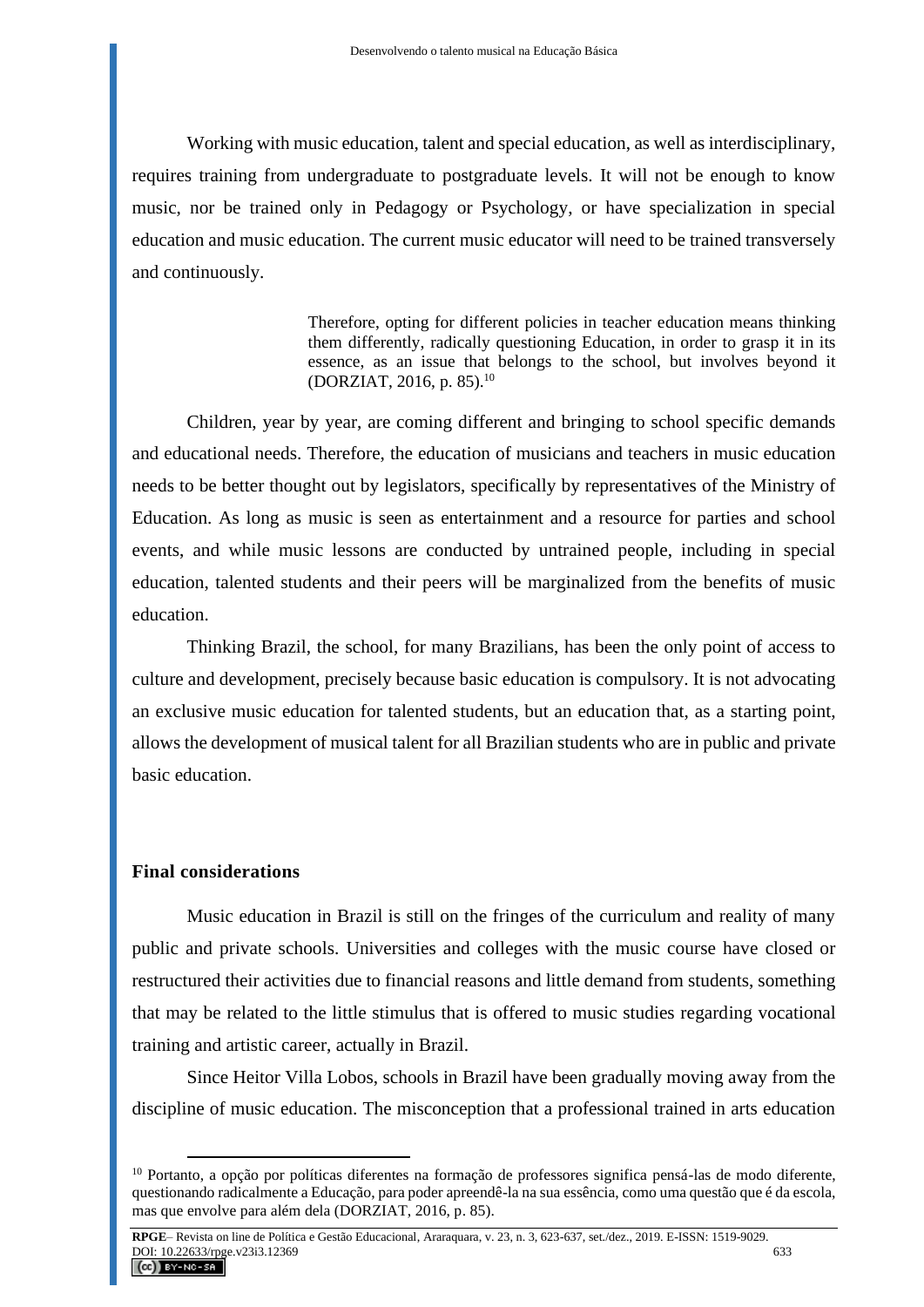can teach all artistic languages has a distortion, stemming from capitalism, which has long advocated the erroneous idea of polyvalence. It is not a current phenomenon to train more artists than other professionals in other languages. This residue comes from the first teacher training courses discussed by Amanto (2006; 2007). Public tenders for hiring teachers for basic education are an example. There are cities and states that hire specialist professionals, but in many other places, usually only those trained in visual arts or arts education are hired to teach all content, including content not in their training.

Therefore, it will be necessary for education legislators and managers of the Municipal Secretaries of Education and Teaching Directories, as well as the private education systems that include Basic Education, to recognize the importance of this knowledge for the integral formation of the human being. While this does not happen, it is necessary to continue mobilizing music educators to spread this knowledge, pedagogues, to support the professional experts, not only in the field of music, but in other artistic languages. The collaborative work between specialists and pedagogues leads to the complementation of the educational work, which the child and youth need to go through.

If music were not important Japan, China, Korea, Cuba, Singapore, Portugal, Hungary, Finland, Colombia, United States, Portugal and other countries would not be investing in their Basic Education networks in this modality of human knowledge. Why does a country as musical as Brazil not invest in the development of capabilities and, in the case of the theme of this article, in the development of musical talent?

Great talents suffered from the difficulty of access to musical learning. They were done informally, such as Luiz Gonzaga, Milton Nascimento, Pixinguinha, etc. How long will Brazil lose its talents to other countries and to the media trade?

Brazil has had great musicians such as Villa Lobos, Tom Jobim, Elis Regina and Camargo Guarnieri and has Chico Buarque, Ronaldo Miranda, Nelson Freire, Caetano Veloso, Cesar Camargo Mariano and many others. How many have not passed or are going through the school invisibly? How many professionals did not have difficulties to achieve their music training? How many of these artists were not misunderstood by society's unpreparedness in dealing with their musical talent? How long will society be conniving with the savage exploitation by the media?

Because it is compulsory, Basic Education welcomes a diversity of subjects, among which are those who will stand out as talented in music. Therefore, when thinking about a society that strives for diversity and inclusion, it is not possible to accept that musical and artistic talents are wasted or silenced, especially those in a situation of social and economic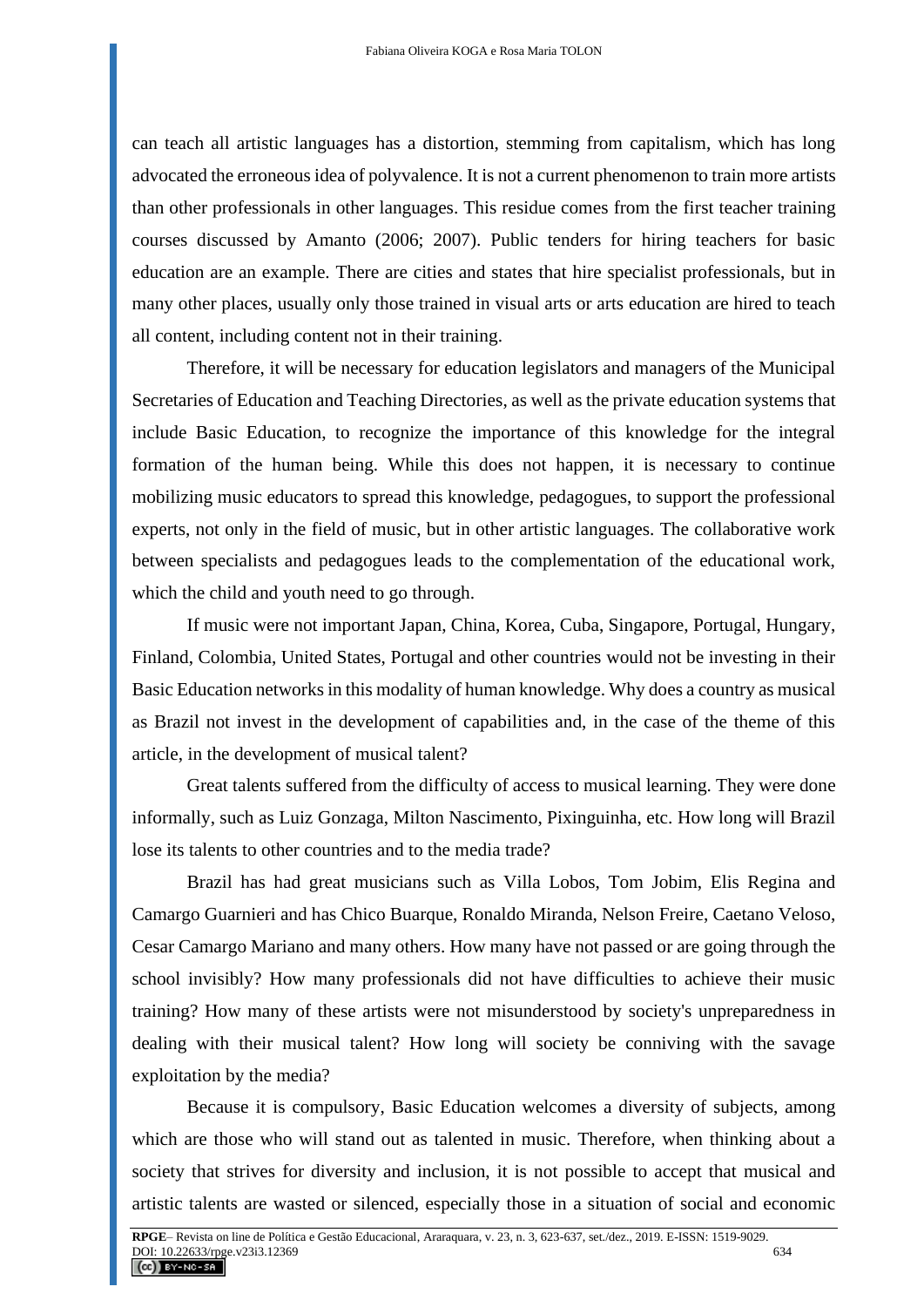vulnerability. After all, the Brazilian Constitution has the right to education, and music is one of the knowledges that compose it.

**ACKNOWLEDGEMENTS:** I thank the São Paulo State Research Support Foundation (FAPESP) for enabling this research, which is part of the process **2016/01664-8.**

## **REFERENCES**

AMATO, R. C. F. Breve retrospectiva histórica e desafios do ensino de música na educação básica brasileira. **Revista Opus**, São Paulo, v. 12, p. 144 – 166, dezembro de 2006.

BATRES, E.; GAINZA, V. H. **La formación del educador musical latino-americano**. Guatemala: Avanti – FLADEM, 2015.

BRASIL. Ministério da Educação. **Lei de Diretrizes e Bases da Educação Nacional**. Brasília, 20 dez. 1996. Disponível em: [http://www.planalto.gov.br/ccivil\\_03/LEIS/L9394.htm.](http://www.planalto.gov.br/ccivil_03/LEIS/L9394.htm) Acesso em: 24 set. 2018.

BRASIL. Ministério da Educação. **Lei de Diretrizes e Bases da Educação Nacional, referente ao ensino de arte.** Brasília, 02 de maio de 2016. Disponível em: http://www.planalto.gov.br/CCIVIL 03/ Ato2015-2018/2016/Lei/L13278.htm. Acesso em: 01 out. 2018.

FONTERRADA, M. T. O. **De tramas e fios**: um ensaio sobre música e educação. São Paulo: Editora UNESP; Rio de Janeiro: Funarte, 2008.

GARDNER, H. **Frames of mind**. New York: Perseus, 1993.

GORDON, E. E. **Teoria da aprendizagem musical**: competências, conteúdos e padrões. Lisboa: Fundação Calouste Gulbenkian, 2000.

GORDON, E. E. **Teoria de aprendizagem musical para recém-nascidos e crianças em idade pré-escolar**. 4ªed. Lisboa: Fundação Calouste Gulbenkian, 2015.

GUENTHER, Z. Quem são os alunos dotados? Reconhecer dotação e talento na escola. *In:* MOREIRA, L. C.; STOLTZ, T. **Altas habilidades/superdotação, talento, dotação e educação.** Curitiba: Juruá, p. 63 – 83, 2012.

HAROUTOUNIAN, J. **Kindling the spark:** recognizing and developing musical talent. New York: Oxford University Press, 2002.

ILARI, B. **Música na infância e adolescência:** um livro para pais, professores e aficionados. Curitiba: Intersaberes, 2013.

KIRNARSKAYA, D. **The natural musician:** on abilities, giftedness and talent. Trad. do russo por Mark H Teeter. New York: Oxford, 2004.